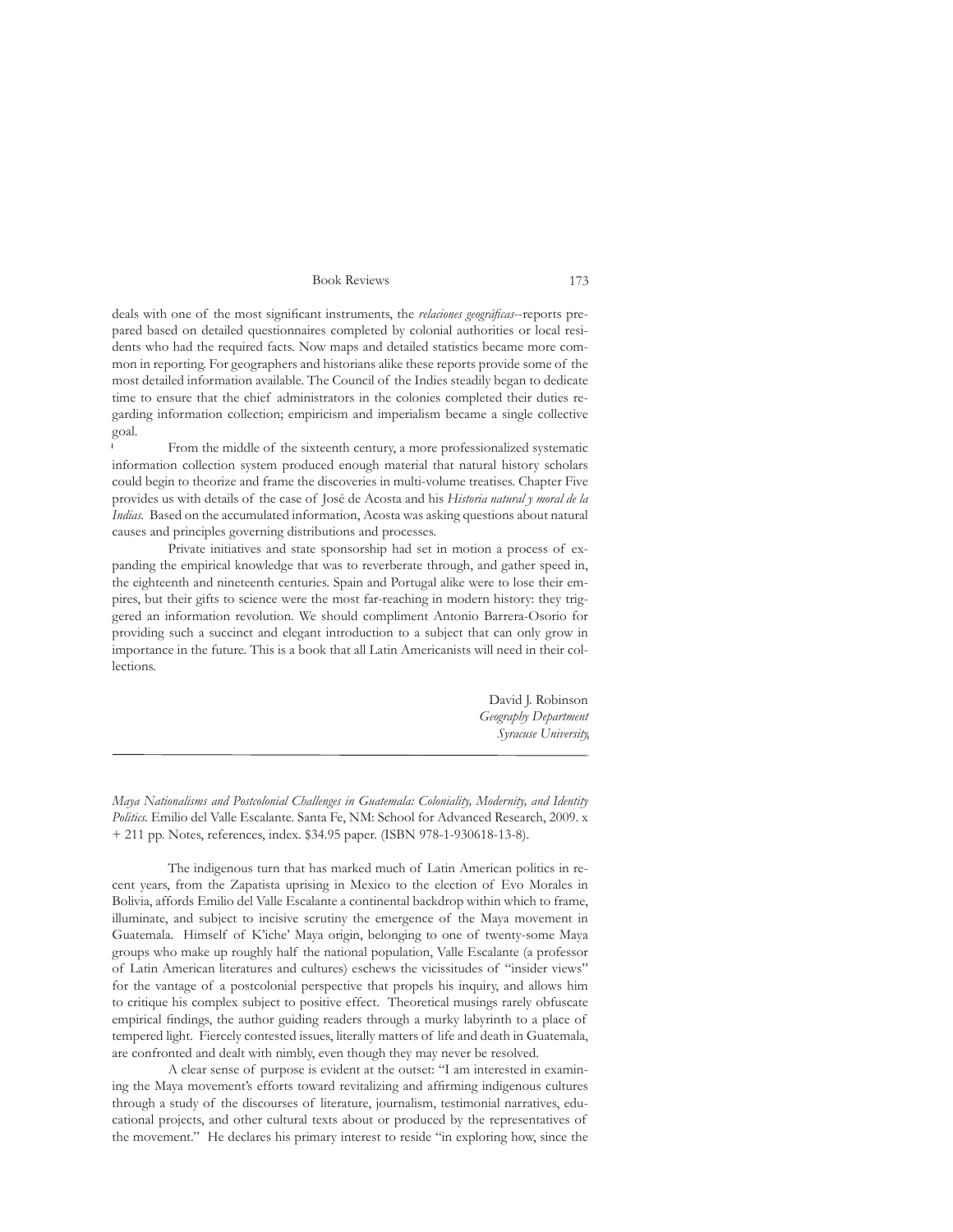## 174 Journal of Latin American Geography

1970s, indigenous peoples have been challenging established, hegemonic narratives of modernity, history, nation, and cultural identity as these relate to the indigenous world." The origins of the Maya challenge are rooted in a long political struggle that, to the present, has coincided with a period of profound, generalized economic crisis and the failure of the models of development of the Guatemalan nation-state. Consolidated in the 1990s –Valle Escalante rightly sees the award of the Nobel Peace Prize in 1992 to Rigoberta Menchú as a landmark event– the movement subsequently bifurcated into two ideological tendencies that embrace "two complementary and, at times, contradictory paths," the "cultural" and the "popular." The former promotes "the revitalization of a Maya (not 'Indian') identity, Maya traditional dress, and indigenous languages and religion," whereas the latter is driven by a more overt political agenda in which questions of class take precedence over expressions of ethnicity. As is often the case, differences led to divisions and eventually to ruptures, a fssure that endures, as the distant fnish of Menchú in two general elections (the frst in 2007, the second in 2011) sadly attests.

The book is structured in two parts. In the frst, he grapples with depictions of Maya life as articulated in works of literature and *testimonio*. Both genres provide him with plentiful examples upon which to deliberate, but he prefers to focus attention on a handful of exponents and an equal number of emblematic works. Chapter Two, sees him play off Miguel Ángel Asturias, Guatemala's most famous novelist and winner of the Nobel Prize for Literature in 1967, against Luis de Lión, "the frst Maya Kaqchikel writer," who in fact was not himself a native speaker of Kaqchikel, a conundrum that Valle Escalante acknowledges but chooses not to elaborate. He concludes that de Lión "deemed it necessary to criticize Asturias and his version of the indigenous world because Asturias was the Ladino [non-indigenous] author par excellence in Guatemala." Valle Escalante does not doubt the genius of Asturias "to create a new aesthetic language," nor disputes "his valuable and necessary critique of capitalism" in novels such as *Hombres de maíz*. He questions, however, the Nobel laureate's "limited representation of the indigenous world," contrasting it with de Lión's "profound insight into the coloniality of power" in *El tiempo principia en Xibalbá*, regarded by many as "the frst Maya novel." The same strategy of point/counterpoint applies to Chapter Three, where Valle Escalante provides his opinion on the surgical dissection by David Stoll of the *testimonio* of Rigoberta Menchú.

The second part of his book engages discussions of modernity, identity politics, and the role of education in creating "intercultural citizenship" in Guatemala. Chapter Four features more a stand-off than a dialogue between two spokesmen on either side of the Maya-Ladino divide, with the arguments of Mario Roberto Morales' *La articulación de las diferencias* faring better when read against those of Estuardo Zapeta's *Las huellas de B'alam*, a collection of his newspaper columns from 1994 to 1996. Valle Escalante is at his discursive best in Chapter Five, in which he tackles the thorny business of the Educational Reform implemented in 2002, "to teach Maya languages in various kindergarten and elementary public schools in rural and urban areas." The program, in its own words, seeks not to "divide the country and the State but accomplish a new social pact that takes into account Guatemala's diverse realities [and] recognizes and respects their expressions, rights, and necessities, without the mediation of violence and polarizing confrontations." Valle Escalante argues that "interculturality in the educational discourse should confront the coloniality of power" and insists that the Maya movement, "instead of spreading the idea of a biological cultural identity should emphasize Mayaness as a political positioning that implies, more than a geographic place or a specifc language or how one dresses or acts, a historical experience and an affective and political cultural relationship from which we think and act." His assessment, which strikes me